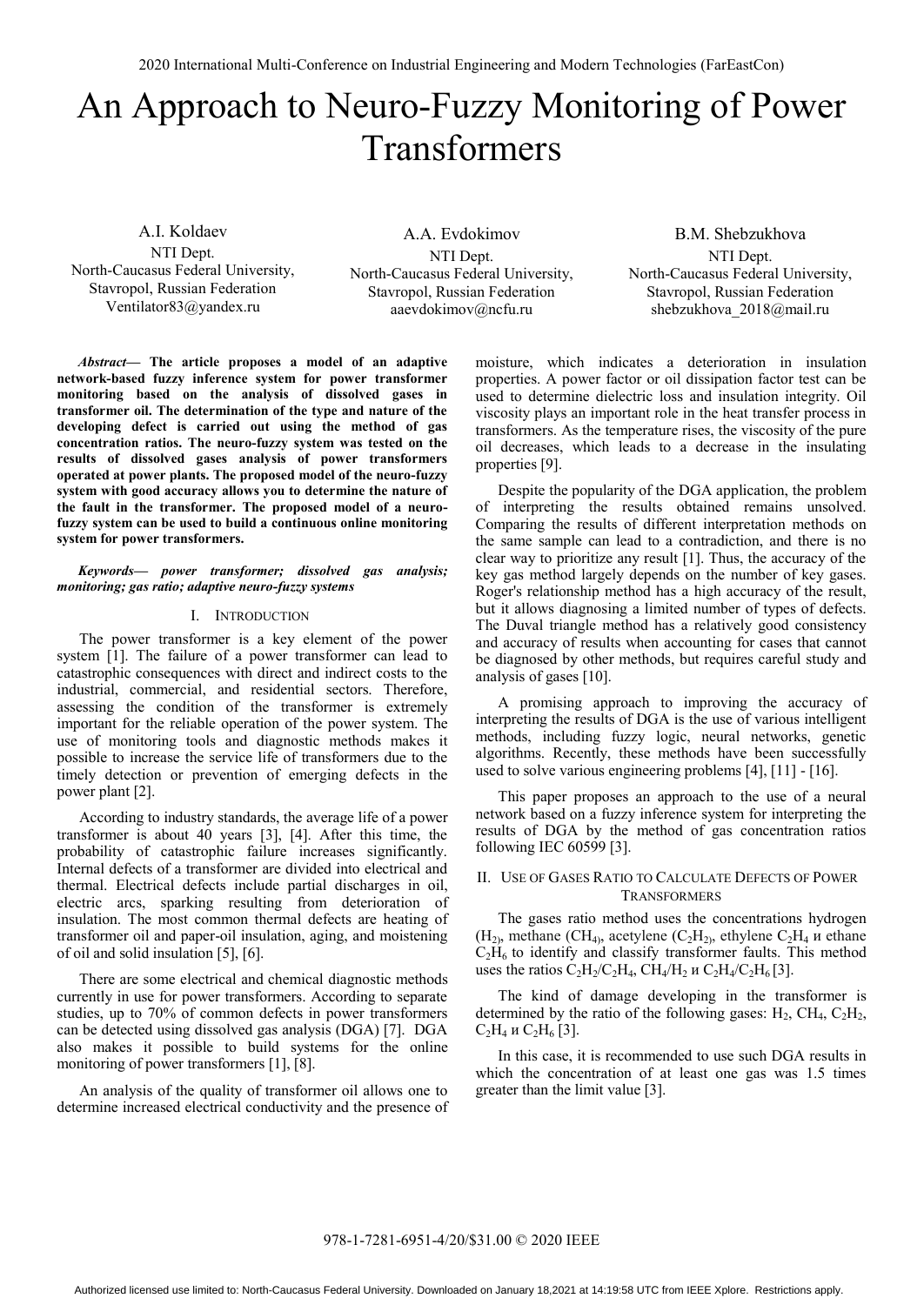The condition for predicting "discharge":

$$
C_2H_2/C_2H_4 \ge 0.1 \text{ and } CH_4/H_2 \le 0.5 \tag{1}
$$

The condition for predicting "overheating":

$$
C_2H_2/C_2H_4 < 0.1 \text{ and } CH_4/H_2 > 0.5 \tag{2}
$$

If the CO concentration is <0.05%, then "oil overheating" is predicted, and if the CO concentration is> 0.05% - "solid insulation overheating".

The conditions for predicting "overheating" and "discharge":

$$
C_2H_2/C_2H_4 \ge 0.1
$$
 and  $CH_4/H_2 > 0.5$  (3)

or

$$
C2H_2/C_2H_4 < 0.1 \text{ and } CH_4/H_2 \le 0.5. \tag{4}
$$

According to the basic gas ratio method, the classification of various electrical and thermal faults is shown in Table 1 [3]. In some cases, design ratios may not match any of the classes shown in Table 1.

| $N_2$          |                 | Gas ratio                       |                 | <b>Fault type</b>                              |  |  |
|----------------|-----------------|---------------------------------|-----------------|------------------------------------------------|--|--|
|                | $C_2H_2/C_2H_4$ | CH <sub>4</sub> /H <sub>2</sub> | $C_2H_4/C_2H_6$ |                                                |  |  |
| $\theta$       | ${}_{0.1}$      | $0.1 - 1$                       | $\leq$ 1        | No fault                                       |  |  |
| 1              | ${}_{0.1}$      | ${}_{0.1}$                      | $\leq$ 1        | Partial discharges with low energy<br>density  |  |  |
| $\overline{c}$ | $0.1 - 3$       | < 0.1                           | < 1             | Partial discharges with high energy<br>density |  |  |
| 3              | > 0.1           | $0.1 - 1$                       | $1 - 3$         | Discharges of low energy                       |  |  |
| 4              | $0.1 - 3$       | $0.1 - 1$                       | $>$ 3           | Discharges of high energy                      |  |  |
| 5              | < 0.1           | $0.1 - 1$                       | $1 - 3$         | Thermal fault $(< 150 °C)$                     |  |  |
| 6              | ${}_{0.1}$      | $\geq 1$                        | $\leq$ 1        | Thermal fault (150-300 $^{\circ}$ C)           |  |  |
| $\overline{7}$ | ${}_{0.1}$      | >1                              | $1 - 3$         | Thermal fault $(300-700 \degree C)$            |  |  |

TABLE I. – BASIC GAS RATIOS

To further clarify the nature of the defects, the  $CO<sub>2</sub>/CO$ ratio is additionally used. If the solid insulation is not affected by the damage, then

 $\leq 0.1$   $\geq 1$   $\geq 3$  Thermal fault (> 700 °C)

$$
5 < \text{CO}_2/\text{CO} \le 13 \tag{5}
$$

If the damage affects solid insulation, then

$$
CO_2/CO < 5 \quad \text{or} \quad CO_2/CO > 13 \tag{6}
$$

It is necessary to consider that  $CO<sub>2</sub>$  and  $CO$  are produced in the transformer oil at normal operating temperatures as a result of the natural aging of the insulation.

Also, the  $CO<sub>2</sub>$  content in oil depends on the life of the transformer and the way the oil is protected from oxidation.

# III. STRUCTURE OF THE NEURO-FUZZY MODEL

The transformer health assessment model is a rule-based mathematical fuzzy model. Interpretation of power transformer degradation can be best analyzed using a fuzzy logic approach [17]. Fuzzy logic is based on a soft computational method, in which verbal (linguistic) terms are usually used as variables. Verbal terms are easy to understand and easier to understand than formulas. In this case, rules of the "IF-THEN" type are used, which are also known as implications [18]. The purpose of the model is to simplify the assessment of the condition of the transformer and improve its performance. To simplify and achieve result accuracy, the basic model is subdivided into small models by fuzzifying all parameters.

In this work, the adaptive network-based fuzzy inference system (ANFIS) technology was used [19, 23]. The structure of the proposed ANFIS is shown in Fig. 1.

The layers of ANFIS-network perform the following functions.

Layer 1 is Inputs. For the object under study, 4 input parameters are considered. The network inputs are supplied with normalized signals characterizing the ratios of the measured gas concentrations.

Layer 2 is represented by radial basis neurons and models membership functions.

Layer 3 is a layer of AND-neurons that model a logical AND as

$$
w_i = \mu^{T1}(x_1) \cdot \mu^{T2}(x_2) \cdot \mu^{T3}(x_3)
$$
 (7)

Layer 4 generates the value of the output variable as

$$
y(x_1, x_2, x_3, x_4) = \omega_i \cdot y_i = \omega_i (c_{i1} \cdot x_1 + c_{i2} \cdot x_2 + c_{i3} \cdot x_3 + c_{i4} \cdot x_4)(8)
$$

Layer 5 operates finding the mean, i.e. it converts the results of fuzzy inference to a definite number using the formula:

$$
y = \frac{w_1 \cdot y_1 + w_2 \cdot y_2 + w_3 \cdot y_3}{w_1 + w_2 + w_3}
$$
 (9)

Then the nearest whole is found.

At the output of the network, an integer numerical value is formed. This value corresponds to the type of fault and the presence of damage to the solid insulation of the transformer according to Table 1.

The following weights are assigned to the graph arcs: "1" (arcs between the first and second layers); functions of membership of the input to a fuzzy term (arcs between the second and third layers); rule weights (arcs between the third and fourth layers); "1" (arcs between the fourth and fifth layers) [20].

The relating of each exact value to one of the terms of the linguistic variable is determined employing membership functions. The most preferred forms of the membership function are triangular and trapezoidal since fuzzy inference is greatly simplified when using piecewise linear membership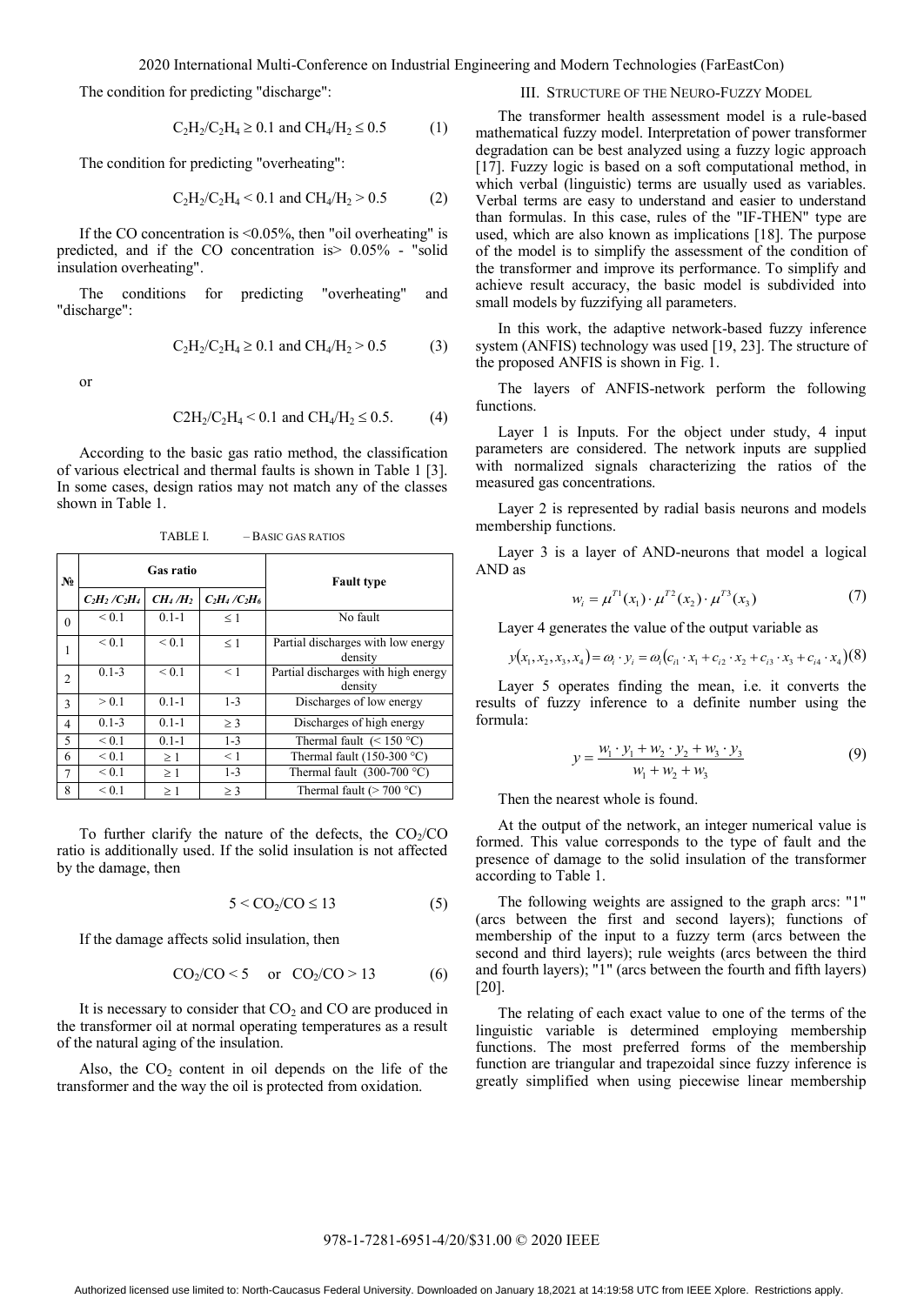functions [21]. In this work, triangular membership functions were used.

The Sugeno algorithm [22] was used as the fuzzy inference algorithm.



Fig. 1. The structure of the proposed ANFIS

### IV. RESULTS AND DISCUSSION

For ANFIS training 729 samples were formed. For modeling of ANFIS MATLAB was used.

The method "backpropagation" was used as a parameter setting method. The number of training cycles is 3000. The result of system modeling in the form of a graph of the network error, depending on the number of training cycles, is shown in Fig. 2.



Fig. 2. Relationship of the learning error on the number of learning cycles

The results of ANFIS testing after training are presented in Table 2. This table presents the DGA data for power transformers operated at the power stations. Also, Table 2 shows the result of the interpretation of the DGA data obtained using ANFIS, and the actual results transformers diagnosis after their removal from service.

The test results (Table 2) showed that the generated ANFIS after training quite correctly allows us to determine the nature of the fault of the transformer. Incomplete information about the type of malfunction is observed in cases 5, 13, and 14 (Table 2). The incompleteness of information in case 5 is due to the properties of ANFIS learning. The incompleteness of information in cases 13 and 14 is explained by the lack of initial information on the content of  $CO<sub>2</sub>$  and  $CO$  gases in the transformer oil.

Thus, the use of a simple mathematical model that takes into account the real technical features of the transformer gives much better results than using a complex and more accurate mathematical model.

An actual opportunity to take into account all the variety of modifications of defect-free and defective transformer models is the transition from the use of stationary mathematical models to the use of adaptive models. In these models which the influence coefficients and integral coefficients are continuously corrected as operational information about the state of the transformer obtainments.

To implement ANFIS it is possible to use the FlexTool for MATLAB for generating microcontroller code. The software kernel supplied with FlexTool for MATLAB is compatible with controllers such as 8096VN, 8096-90, 90196 KR, 90196MC, 80196NT / NQ, etc.

Thus, the proposed ANFIS model can be easy integrated into continuous online monitoring systems, which is more reliable and affordable. This is largely due to the advent of inexpensive online or portable gas analyzers. Online monitoring based on DGA makes it possible to increase the power of individual transformers and bring them closer to temperature limits.

## V. CONCLUSION

This article presents a neuro-fuzzy approach to monitoring power transformers based on dissolved gas analysis (DGA) analysis. An ANFIS structure is proposed that calculates the type of failure based on the input gas values. The model structure consists of 5 layers. Normalized signals are supplied to the input layer of the network, corresponding to the measured gas ratios. ANFIS testing was carried out according to the DGA data of power transformers operated at power plants. The proposed ANFIS model with good accuracy allows you to determine the nature of the fault in the transformer. ANFIS model can be easily integrated into continuous online monitoring systems.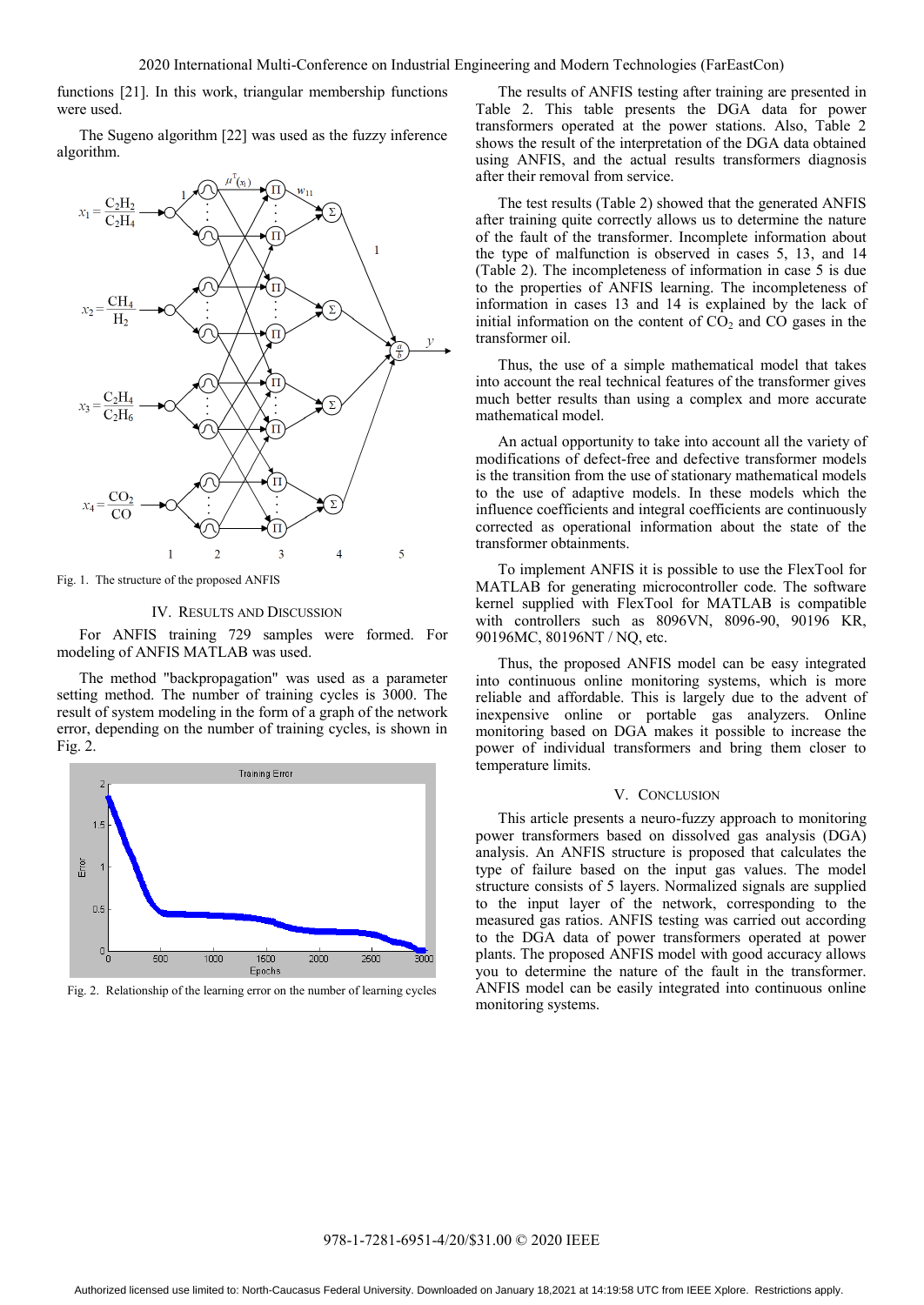## 2020 International Multi-Conference on Industrial Engineering and Modern Technologies (FarEastCon)

| $N_2$          |                 |                  |              | DGA data, % vol |                |                 |                | <b>ANFIS result</b>                                                         | <b>Actual result</b>                                                                                                                          | <b>Results</b> |
|----------------|-----------------|------------------|--------------|-----------------|----------------|-----------------|----------------|-----------------------------------------------------------------------------|-----------------------------------------------------------------------------------------------------------------------------------------------|----------------|
|                | CH <sub>4</sub> | $C_2H_4$         | $C_2H_2$     | $C_2H_6$        | H <sub>2</sub> | CO <sub>2</sub> | co             |                                                                             |                                                                                                                                               | comparison     |
| 1              | 0.0045          | 0.005            | $\mathbf{0}$ | 0.002           | 0.008          | 0.17            | 0.02           | No fault                                                                    | No fault                                                                                                                                      | Correct        |
| $\overline{2}$ | 0.017           | 0.05             | 0.003        | 0.0048          | 0.0075         | 0.16            | 0.02           | No fault                                                                    | No fault                                                                                                                                      | Correct        |
| 3              | 0.016           | 0.048            | 0.003        | 0.0047          | 0.01           | 0.15            | 0.02           | No fault                                                                    | No fault                                                                                                                                      | Correct        |
| $\overline{4}$ | 0.018           | 0.051            | 0.0035       | 0.0053          | 0.01           | 0.15            | 0.02           | Thermal fault ( $> 700 °C$ );<br>No solid insulation failure                | Burnout of copper<br>winding tap                                                                                                              | Correct        |
| 5              | 0.021           | 0.027            | 0.134        | 0.006           | 0.20           | 0.45            | 0.04           | Partial discharges with<br>high energy density;                             | Break of the switch<br>conductor                                                                                                              | Correct*       |
| 6              | 0.0024          | 0.015            | 0.040        | 0.0006          | 0.016          | 0.162           | 0.05           | Partial discharges with<br>high energy density;<br>Solid insulation failure | Breakdown of coil<br>insulation                                                                                                               | Correct        |
| $\tau$         | 0.084           | 0.02             | $\theta$     | 0.011           | 0.004          | 0.48            | 0.05           | Thermal fault ( $> 700 °C$ );<br>No solid insulation failure                | Severe burning of<br>selector contacts                                                                                                        | Correct        |
| 8              | 0.09            | 0.167            | 0.008        | 0.03            | 0.01           | 0.24            | 0.019          | Thermal fault (300-700<br>$^{\circ}$ C);<br>No solid insulation failure     | Closing of the pressing<br>ring of the MV<br>winding to the<br>pressing ring of the<br>LV winding through<br>the fallen sleeve of the<br>jack | Correct        |
| 9              | 0.18            | $\overline{0.3}$ | $\theta$     | 0.043           | 0.03           | 0.19            | 0.016          | Thermal fault (300-700<br>$^{\circ}$ C):<br>No solid insulation failure     | Short-circuit detected -<br>touching the lower<br>console with a spike                                                                        | Correct        |
| 10             | 0.036           | 0.152            | $\mathbf{0}$ | 0.039           | 0.011          | 0.45            | 0.04           | Thermal fault (300-700<br>$^{\circ}$ C);<br>No solid insulation failure.    | <b>Burnout</b> switch<br>contacts                                                                                                             | Correct        |
| 11             | 0.019           | 0.024            | 0.013        | 0.0023          | 0.097          | 0.27            | 0.064          | Discharges of high energy;<br>Solid insulation failure                      | Burnout of the stud<br>insulation, touching<br>the console tightening<br>studs, burnout of the<br>stud metal                                  | Correct        |
| 12             | 0.021           | 0.027            | 0.134        | 0.0006          | 0.20           | 0.45            | 0.04           | Discharges of high energy;<br>No solid insulation failure                   | Burnout of movable<br>and fixed contacts of<br>the OLTCs.                                                                                     | Correct        |
| 13             | 0.02            | 0.049            | 0.0013       | 0.009           | 0.053          | $\overline{a}$  |                | Partial discharges with<br>high energy density;                             | Break of the switch<br>conductor                                                                                                              | $Correct*$     |
| 14             | 0.025           | 0.030            | 0.024        | 0.007           | 0.27           | $\blacksquare$  | $\blacksquare$ | Discharges of high energy;                                                  | Detected discharge<br>traces and burnout of<br>the magnetic circuit                                                                           | Correct*       |

| TABLE II.<br>- VALIDATION OF THE PROPOSED ANFIS-MODEL |
|-------------------------------------------------------|
|-------------------------------------------------------|

#### **REFERENCES**

- [1] M. M. Islam, G. Lee, and S. N. Hettiwatte, "A review of condition monitoring techniques and diagnostic tests for lifetime estimation of power transformers," Electr. Eng., vol. 100, no. 2, pp. 581–605, Jun. 2018.
- [2] M. Idrees et al., "Fuzzy Logic Based Calculation and Analysis of Health Index for Power Transformer Installed in Grid Stations," in 2019 International Symposium on Recent Advances in Electrical Engineering (RAEE), Aug. 2019, vol. 4, pp. 1–6.
- [3] "IEC Publication 60599." Sep. 2015.
- [4] A. Jahromi, R. Piercy, S. Cress, J. Service, and W. Fan, "An approach to power transformer asset management using health index," IEEE Electr. Insul. Mag., 2009.
- [5] K. Chitnavis and N. R. Bhasme, "Review of critical analysis for life estimation of power transformer," in 2017 4th International Conference on Power, Control Embedded Systems (ICPCES), Mar. 2017, pp. 1–6.
- [6] E. Gockenbach and H. Borsi, "Condition monitoring and diagnosis of power transformers," in 2008 International Conference on Condition Monitoring and Diagnosis, Apr. 2008, pp. 894–897.

[7] Guidelines for life management techniques for power transformers. Technical Brochure 227, CIRGE. 2003.

\* - No information about solid insulation failure.

- [8] Liu Xianyong, Zhou Fangjie, and Huang Fenglei, "Research on on-line DGA using FTIR [power transformer insulation testing]," in Proceedings. International Conference on Power System Technology, Oct. 2002, vol. 3, pp. 1875–1880 vol.3.
- [9] X. F. Wang, Z. D. Wang, Q. Liu, G. Wilson, D. Walker, and P. W. R. Smith, "Dissolved gas analysis (DGA) of mineral oil under thermal faults with tube heating method," in 2017 IEEE 19th International Conference on Dielectric Liquids (ICDL), Jun. 2017, pp. 1–4.
- [10] A. D. Ashkezari, T. K. Saha, C. Ekanayake, and H. Ma, "Evaluating the accuracy of different DGA techniques for improving the transformer oil quality interpretation," in AUPEC 2011, Sep. 2011, pp. 1–6.
- [11] A. Evdokimov and M. Afonin, "Adaptive finite ring neural network," in 2018 IEEE 12th International Conference on Application of Information and Communication Technologies (AICT), Oct. 2018, pp. 1–4.
- [12] E. V. Lubentsova, V. F. Lubentsov, A. I. Koldayev, A. A. Evdokimov, and D. V. Samoylenko, "Fuzzy temperature controller of the exothermic fermentation processes," Int. J. Appl. Eng. Res., vol. 10, no. 21, pp. 42753–42757, 2015.
- [13] A. E. B. Abu-Elanien, M. M. A. Salama, and M. Ibrahim, "Determination of transformer health condition using artificial neural